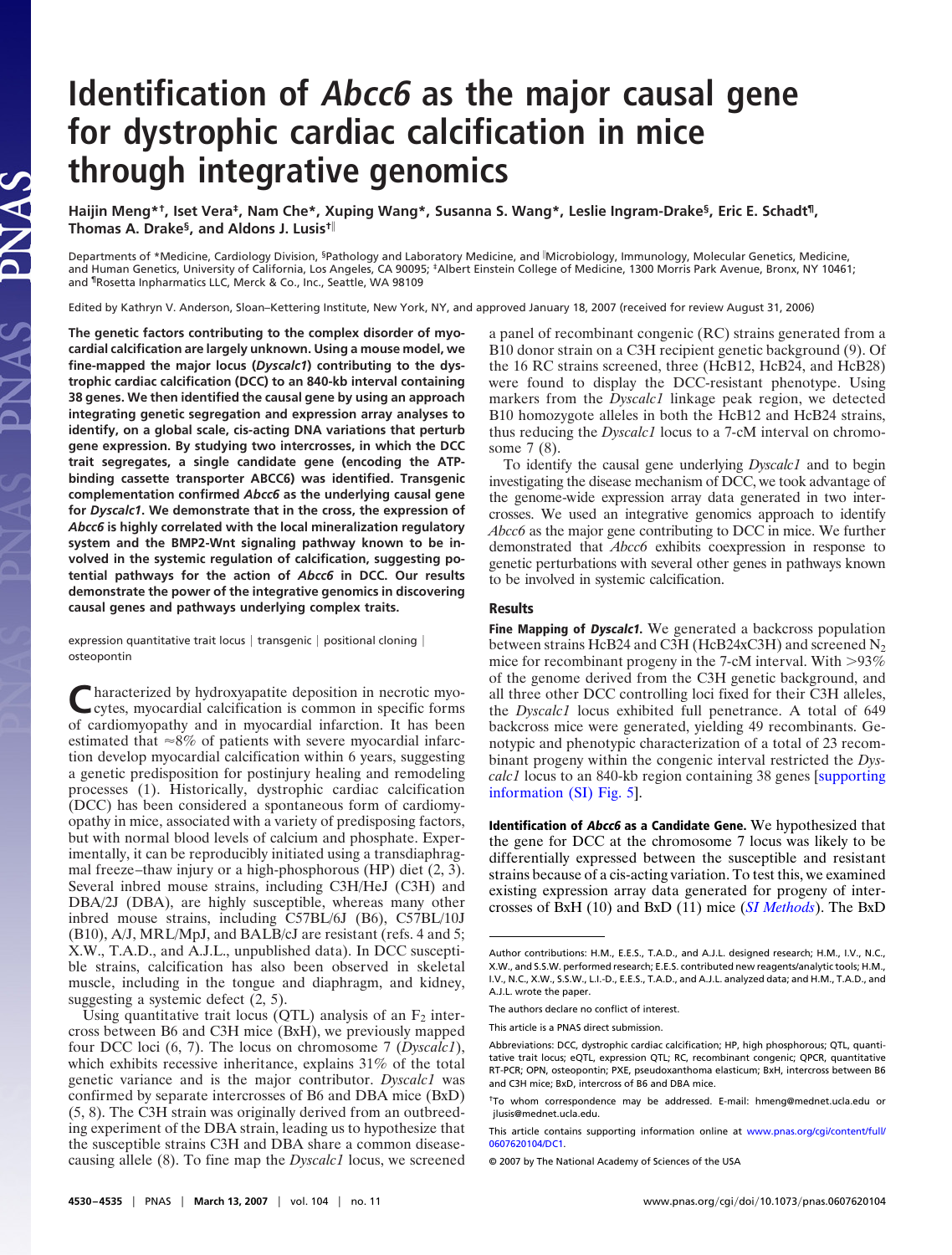data set contains liver array data from 111  $F_2$  mice, whereas the BxH data set contains array data of  $334 \text{ F}_2$  mice from liver, skeletal muscle, adipose tissue, and brain. Although the primary calcification phenotype occurs in myocardium and heart is our main tissue of interest, we used array data from these other tissues to perform gene expression profiling analyses. Our data suggest that for a gene exhibiting significant cis-regulation in one tissue, there is a 63–88% probability that it also exhibits cisregulation in another tissue if it is actively expressed in that tissue [\(SI Table 1\)](http://www.pnas.org/cgi/content/full/0607620104/DC1) (12). We treated the liver expression data of each gene in the databases as a quantitative trait to study linkage in a segregating  $F_2$  population. In each cross, thousands of QTLs for transcript levels (expression QTLs or eQTLs) were identified, and those eQTLs mapping over their corresponding structural genes were considered to be cis-acting (i.e., because of variations of the gene itself). This cis-eQTL approach to identify cis-acting genes has been previously validated using a classic cis-trans test (13). Because both the BxH and BxD intercrosses demonstrated a DCC QTL at the *Dyscalc1* locus, we reasoned that the causal gene would exhibit a cis-eQTL in both crosses. Of the 34 genes represented on the microarray, eight had significant cis-eQTL [logarithm of odds (lod) -4.3] in the BxH cross and two in the BxD cross using the liver data set [\(SI Table 2\)](http://www.pnas.org/cgi/content/full/0607620104/DC1). Only the ATP-binding cassette transporter gene, *Abcc6*, exhibited significant cis-eQTL lod scores in both crosses. Similarly, we studied microarray data from the BxH muscle, adipose, and brain data sets and found that only *Abcc6* expression, specifically liver expression levels of *Abcc6*, correlated significantly with both myocardial calcification ( $P < 0.0001$ ) and aortic medial calcification ( $P = 0.0007$ ) in the BxH cross. This finding is consistent with our hypothesis and also suggests a systemic impact of *Abcc6* expression in liver. Overall, these results identified *Abcc6* as a strong candidate gene for *Dyscalc1*.

**Expression and Sequence Variations of Abcc6 in DBA, C3H, and B6.** Quantitative RT-PCR (QPCR) analysis confirmed dramatically reduced expression of *Abcc6* in strains C3H and DBA as compared with B6 in liver, kidney, and heart (Fig. 1*A* and [SI Table 3\)](http://www.pnas.org/cgi/content/full/0607620104/DC1). Western blot analysis showed decreased ABCC6 protein expression in liver of strains C3H and DBA as compared with HcB24 and B6 (Fig. 1*B*). *Abcc6* genomic sequencing revealed 36 coding sequence variations in strains C3H and DBA compared with B6 (GenBank accession nos. EF109740 and EF 109741; [SI Table 4\)](http://www.pnas.org/cgi/content/full/0607620104/DC1). A 10-bp deletion in the 3-UTR of the *Abcc6* gene was found only in C3H and DBA and not in B6, B10 [\(SI Fig. 6\)](http://www.pnas.org/cgi/content/full/0607620104/DC1), and several other inbred strains of mice resistant to DCC, including the A/J, MRL/MpJ, and BALB/cJ. The 3-UTR can play an important role in translational control and mRNA stability, and mutations affecting the 3-UTR have been shown to cause reduced level of transcript (14, 15). To test the possibility of this 10-bp deletion as the causal mutation, we performed a GFP reporter assay for chimeric constructs expressing 3-UTR of the B6 or C3H allele under the control of CMV promoter [\(SI Fig. 7\)](http://www.pnas.org/cgi/content/full/0607620104/DC1). No statistically significant difference was observed between the two chimeric constructs, although both demonstrated an inhibitory effect relative to the original construct. This suggests that the 10-bp deletion is not responsible for the altered expression although the anticipated regulatory effect could be liver cell-specific. RNA secondary structure predictions made by MFOLD program also suggest no significant differences in structural stability for the 3' UTR of *Abcc6* in B6 and C3H. We have also determined the 5' flanking genomic sequence for the *Abcc6* gene and found five sequence variations in the DBA strain [\(SI Fig. 8\)](http://www.pnas.org/cgi/content/full/0607620104/DC1). Most of the putative promoter/enhancer elements predicted are not affected except one Sp1 site and two GC-boxes (16). A TATA-less promoter with Sp1 site-dependent translational regulatory mechanism has been proposed for *Abcc6* gene expression (16).



**Fig. 1.** Identification of *Abcc6* as a candidate gene for the *Dyscalc1* locus. (*A*) QPCR analysis of *Abcc6* expression in liver, heart, and kidney ( $n =$  four mice each strain fed with chow diet; \*,  $P < 0.05$ ; †,  $P < 0.0001$ ). Expression values for B6 homozygotes were set as 100. (*B*) Western blot analysis showing greatly reduced ABCC6 protein levels in liver in the DBA and C3H strains as compared with HcB24 and B6 strains.

**Confirmation of Abcc6 as the Causal Gene for Dyscalc1.** To validate *Abcc6* as the causal gene, we used a transgenic complementation strategy. To ensure that the expression of the transgene occurs in the appropriate cell types and at the appropriate level, we used BAC clones containing the entire *Abcc6* gene and flanking regions (at least 30-kb upstream and 10-kb downstream; Fig. 2*A*). The BAC library was constructed from strain B6 and the transgenes were bred onto a C3H genetic background. The transgenic TgA strain contains only the *Abcc6* gene as the transgene, whereas the transgenic TgB strain contains *Abcc6* and two additional genes. QPCR showed that in heterozygous transgenic mice, TgA and TgB, hepatic tissue expression levels of *Abcc6* were equivalent to animals with two and three to four copies of the B6 functional allele, respectively (Fig. 2*B*). Phenotypic characterization showed that all heterozygous *Abcc6* transgenic mice had 100% complementation of the DCC phenotype (i.e., little/no calcification despite a C3H background), whereas their nontransgenic littermates exhibited calcification (Fig.  $2*C*$ ). The mode of inheritance, as demonstrated by the  $F_1$  and the heterozygous transgenic mice, is consistent with a dominant mode for the B6 allele. Therefore, we conclude that *Abcc6* is the underlying causal gene for *Dyscalc1* and a major causal gene for DCC.

**Abcc6 Is Coregulated with Local Calcification Regulatory Genes and Genes from the BMP2-Wnt Pathway.** Towler and colleagues have recently proposed a major role for BMP2-Msx2-Wnt signaling pathway in arterial medial calcification using *Msx2* transgenic mice (17). To assess the possible involvement of *Abcc6* with this and other likely calcification mechanisms, we assembled a list of candidate genes for arterial calcification from the literature (18–20) and performed correlation analyses between their expression levels and that of *Abcc6* using the BxD and BxH microarray data sets. In genetic crosses, transcript levels are subjected to hundreds of genetic perturbations, and genes in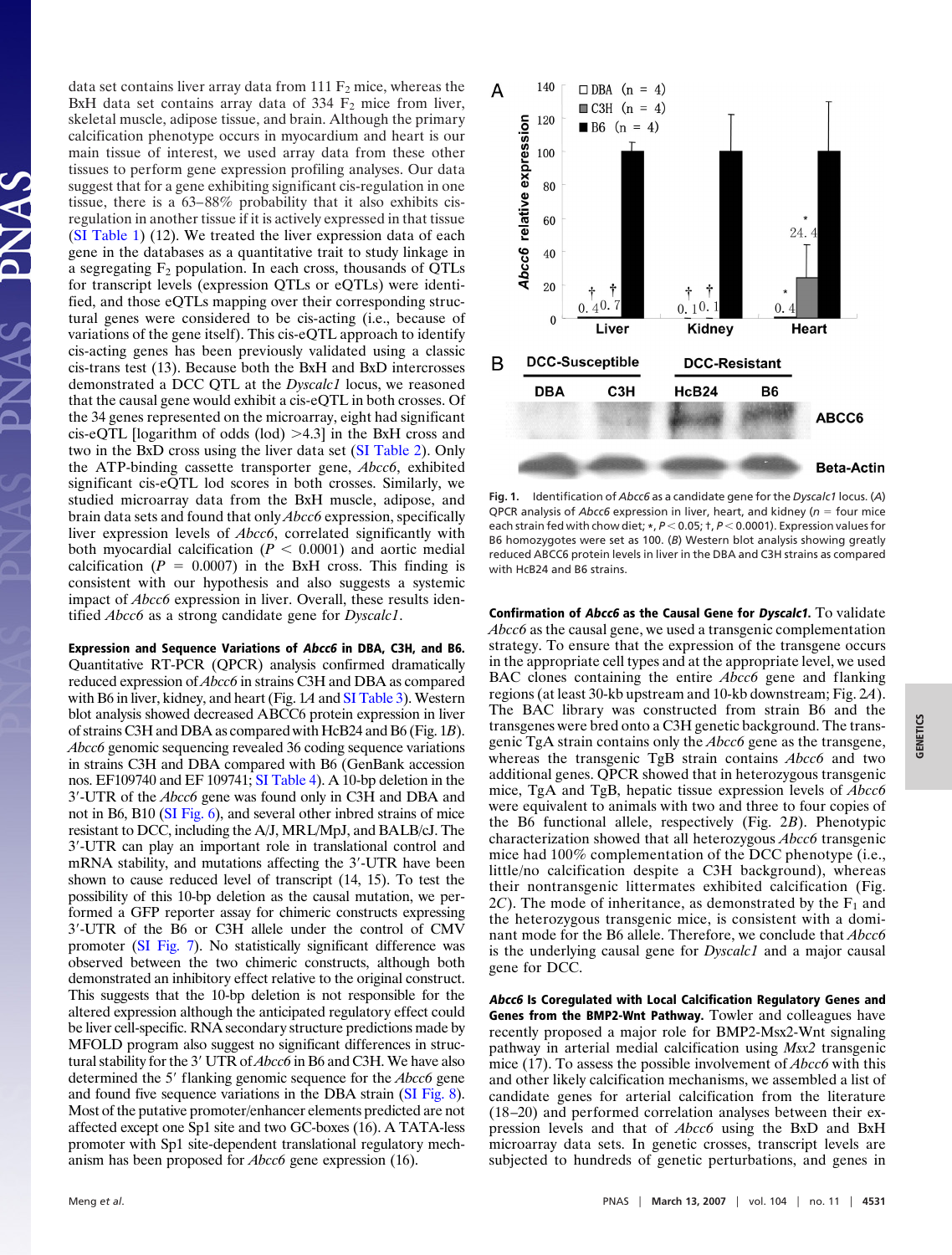

**Fig. 2.** Confirmation of *Abcc6* as the causal gene for *Dyscalc1* using transgenic complementation strategy. (*A*) One B6-originated BAC clone was selected based on its coverage on chromosome 7 (closed boxes). The whole BAC, containing *Abcc6* and two additional genes (*BC013491* and *Nomo1*), was used to construct transgenic mice TgB. After restriction enzyme (*Mlu I*) digestion, the main fragment of the BAC containing only the *Abcc6* gene was used to build transgenic mice TgA. (B) Confirmation of Abcc6 expression in transgenic mice. Hepatic tissue QPCR analysis of five strains are shown ( $n =$  four mice, each strain fed with HP diet for 4 weeks). Expression levels are normalized to the mean expression of *Abcc6* observed in the F<sub>1</sub> (BxH) mice. (C) DCC phenotypic characterization of all strains. Average values are indicated. F, female; M, male; Tg, transgenic; TgCtrl, nontransgenic littermate. The numbers of mice used for each group are in parentheses.  $*$ ,  $P < 0.05$ .

common pathways tend to exhibit coexpression (21). Therefore, by discovering robust correlations between genes with pertinent functions, we anticipated finding genes from closely related pathways. Of the 32 genes we tested for liver array data sets [\(SI](http://www.pnas.org/cgi/content/full/0607620104/DC1) [Table 5\)](http://www.pnas.org/cgi/content/full/0607620104/DC1), a total of seven genes were significantly correlated with *Abcc6* in both crosses and six of them were directly associated with the local calcification regulators and the BMP2-Wnt pathway [\(SI Fig. 9\)](http://www.pnas.org/cgi/content/full/0607620104/DC1).

We also investigated the skeletal muscle gene expression profile, because dystrophic calcification after injury also occurs in skeletal muscle. By studying the gene expression variations in one of the afflicted tissues, we attempted to detect genes and pathways that contribute directly to calcium and phosphate regulation. We also included nine additional genes from the BMP2-Wnt signaling cascade, making the list a total of 41 genes. The expression level of *Abcc6* in muscle is much lower than that in liver in B6 homozygote but interestingly was greater in the C3H homozygote than the heterozygote and the B6 homozygote (Fig. 3*A*). This *Abcc6* expression level increase was confirmed using QPCR (chow diet treatment in [SI Fig. 10,](http://www.pnas.org/cgi/content/full/0607620104/DC1) and HP diet treatment in Fig. 3*B*) in muscle of animals undergoing calcifying treatment, suggesting that *Abcc6* expression is actively regulated in tissues that calcify. Using muscle data from the BxH intercross, a total of 34 of the 41 genes were found to significantly correlate with *Abcc6* expression using either Pearson or Spearman correlation analysis [\(SI Table 6\)](http://www.pnas.org/cgi/content/full/0607620104/DC1).

These results suggest the involvement of multiple calcification pathways, including genes from the BMP2-Wnt pathway (e.g., *Tnf*, *LRP6*, *LRP5*, *Sfrp1*, *Wnt3a*, *Wnt5b*, *Wnt7a*, *Dkk1*, *Dkk2*, *Bmp2*, *Bmpr2*, *Smad6*, *Msx1*, *Msx2*, and *Sp7*), the RANK/OPG pathway (e.g., *Tnfsf11*, *Tnfrsf11a*, and *Tnfrsf11b*), phosphate transporters and hydroxyapatite regulators (e.g., *Slc20a1*, *Slc20a2*, *Enpp1*, *Akp2*, *Spp1*, and *ANK*), and a major calcium homeostasis regulator (*Cyp27b1*). Three of the local calcification regulator genes (*Ank*, *Akp2*, and *Enpp1*) were among the top 10 genes significantly associated with *Abcc6* (see [SI Table 6\)](http://www.pnas.org/cgi/content/full/0607620104/DC1).

33.3

gBCtrl-F (8)

gBCtrl-M (3)

To validate our findings in skeletal muscle, mRNA levels were measured by using QPCR, comparing *Abcc6* transgenics and their nontransgenic littermates that had received a highphosphate diet for 4 weeks (Fig. 3*B*). There was significantly decreased expression of *Ank* (3-fold) and *Akp2* (5-fold) (*P* 0.05) and increased expression of *Enpp1* and *Spp1* (1.5- and 5-fold,  $P = 0.12$  and 0.17, respectively, using the Mann–Whitney test) in the nontransgenic control mice, accompanying the up-regulation of *Abcc6* expression. There was  $\approx$  1.5 fold induction of *Dkk1*, *LRP5*, *LRP6*, *Ctnnb1*, *BMP2*, and *Msx2* in the nontransgenic group, suggesting up-regulation of the BMP2- Wnt pathway, although only *Dkk2* (3-fold decrease) and *LRP6* (2-fold increase) reached statistical significance ( $P < 0.05$ ). It should be noted that the power for detection of expression differences between control and transgenic mice is substantially less than for detecting correlations between gene expressions in the  $F_2$  mice because of the much smaller sample sizes in the former.

**Expression of Abcc6 Is Associated with Decreased Systemic Osteopontin (OPN) Response.** OPN, encoded by *Spp1*, is a major inducible local inhibitor of ectopic calcification that has been associated with Wnt signaling (22). Our data show that *Spp1* expression is significantly negatively correlated with that of *Abcc6* in both the liver and skeletal muscle microarray data sets [\(SI Tables 5 and 6\)](http://www.pnas.org/cgi/content/full/0607620104/DC1). QPCR confirmed increased expression of *Spp1* in liver, heart, aorta, and skeletal muscle tissues in *Abcc6*-deficient mice upon HP diet treatment (Fig. 4*A*). Interestingly, a locus on mouse chromosome 7 has been found to up-regulate *Spp1* expression upon freeze–thaw injury in C3H mice associated with a plasma OPN surge 3 days after injury (23). In light of our finding, we speculated that this locus may correspond to *Dyscalc1*, and that *Abcc6* may be the underlying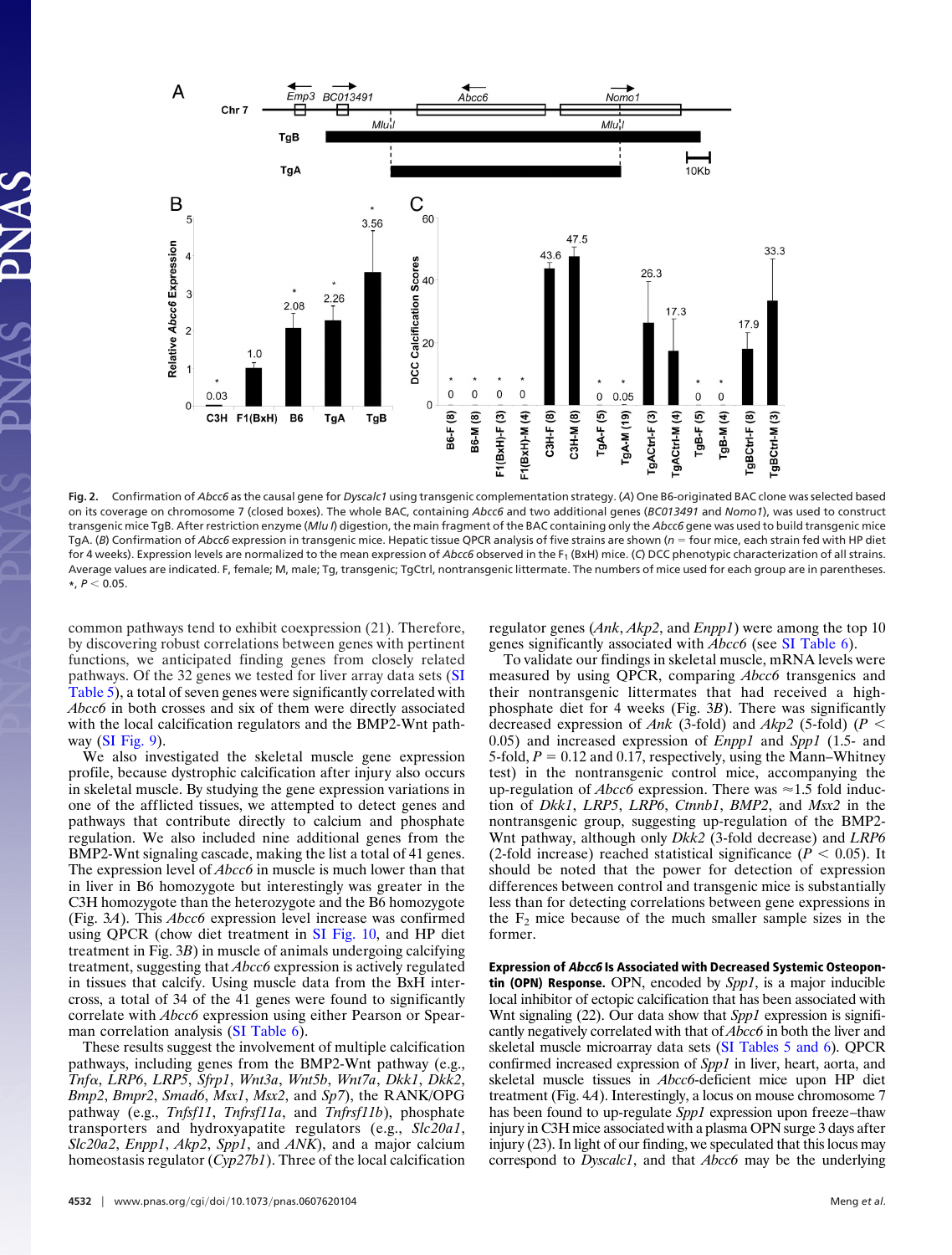

**Fig. 3.** *Abcc6* is coregulated with local calcification regulators and genes from the BMP2-Wnt pathway. (*A*) *Abcc6* transcript levels in liver and muscle microarray data sets are significantly associated with *Abcc6* allelic genotype, but in opposite directions. The BxH  $F_2$  mice were subdivided into three genotypic groups at the *Abcc6* locus. Relative expression values were calculated from mean log ratio (''mlratio''; see *[SI Methods](http://www.pnas.org/cgi/content/full/0607620104/DC1)*), and all values were adjusted to positive values. Expression of the homozygotes with the highest mlratio value was set as 100. (*B*) QPCR results for genes from skeletal muscle between the *Abcc6* transgenic and littermate control mice fed with HP diet for 4 weeks. Relative expression values are compared with transcript levels in *Abcc6* transgenic (100). **\***, *P* 0.05; †, *P* 0.0001.

causal gene. We compared the *Abcc6* transgenic with the C3H control mice upon treatment with the HP diet (Fig. 4*B*) and observed a plasma OPN surge that appeared at day 7 for C3H mice, which was completely abolished in the transgenics. The temporal delay relative to the time of the OPN surge reported for the freeze–thaw injury model was possibly because of the HP diet being a relatively mild stimulus compared with the freeze–thaw injury for initiation of calcification.

## **Discussion**

DCC is a complex cardiovascular disorder influenced by multiple genetic as well as environmental factors. Using a traditional positional cloning strategy, we fine-mapped the major locus controlling the trait, *Dyscalc1*, to an 840-kb interval on chromosome 7. A cis-eQTL analysis was applied, and *Abcc6* was identified as the primary candidate gene. BAC-mediated transgenic mice were generated and exhibited complete rescue of the calcification phenotype in C3H mice, confirming that *Abcc6* is the underlying causal gene for *Dyscalc1*. We further explored the DCC disease mechanism with an integrative genomics approach by connecting *Abcc6* expression with other genes and pathways known to be involved in systemic regulation of calcification, thereby providing a framework for future exploration of the disease mechanism.



**Fig. 4.** Expression of *Abcc6* is associated with decreased systemic OPN response. (*A*) QPCR results showed after HP diet treatment that there is an up-regulation of *Spp1* gene in liver, heart, aorta, and muscle tissues in the C3H mice but not in *Abcc6* transgenic mice. Relative expression values are compared with transcript levels in *Abcc6* transgenics (100). *P* values are indicated. (*B*) A plasma OPN surge was observed for C3H mice after the mice were fed an HP diet for 7 days. The surge was completely abolished in *Abcc6* transgenic mice. **\***,  $P$  < 0.05.

*Abcc6* is a member of a family of cellular export transporters and is predominantly expressed in liver and kidney (24). To date,  $\approx$  50 mutations of *Abcc6* have been found in humans with the autosomal recessive disease, pseudoxanthoma elasticum (PXE), manifested by dystrophic calcification affecting the elastic fibers in skin, Bruch's membrane, and vessel walls with highly variable clinical manifestations (25). It is noteworthy that myocardial calcification has not been reported as a phenotype associated with either human PXE or the mouse *Abcc6* knockout models (26, 27). Moreover, *Abcc6* knockout mice on a B6 background develop medial vascular calcification spontaneously with age, whereas the *Abcc6*-deficient C3H mice do not show signs of vascular calcification until challenged by hyperlipidemia (unpublished data). These differences could result from the different genetic backgrounds or from residual *Abcc6* expression in mice with the C3H *Dyscalc1* allele. In light of this, we propose that genetic backgrounds and/or varying levels of *Abcc6* expression are underlying mechanisms for the highly variable clinical manifestations of PXE. Further studies using the two animal models should shed more light on the disease mechanism of PXE and DCC and of ABCC6 transporter function.

*Abcc6* was found to have the highest expression in liver and kidney, although low levels of mRNA have been found in many tissues, including cardiac and skeletal muscle (28). Our studies indicate that *Abcc6* is actively regulated in skeletal muscle tissue upon injury, implying that the transporter may have important local functions in injury responses or remodeling processes. Transcription analysis of the human *Abcc6* promoter region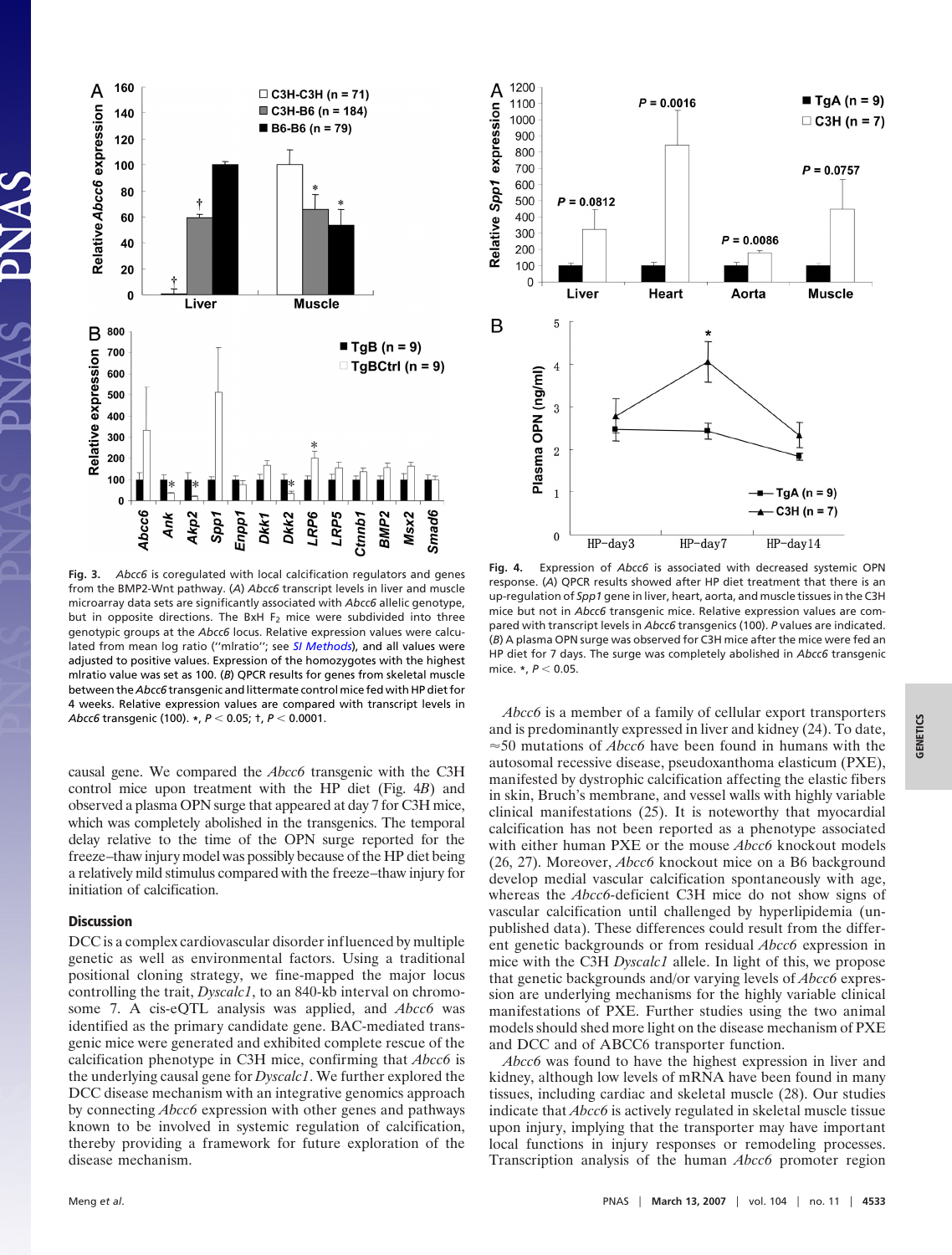identified sequences homologous for known  $TGF-\beta$  responsive Sp1 binding elements, and both TGF- $\beta$  and TNF- $\alpha$  have been shown to stimulate human *Abcc6* expression *in vitro* (29). It is tempting to speculate that the up-regulation of *Abcc6* upon injury may be directly influenced by these cytokines.

Using an  $F_2$  segregating population, significant correlations of expression levels were observed between *Abcc6* and genes from the local calcification regulatory system and known systemic calcification pathways such as the BMP2-Wnt pathway. Using *Abcc6* transgenic and littermate control mice treated with an HP diet, QPCR analysis demonstrated significant expression changes for *Ank*, *Akp2*, *Dkk2*, and *LRP6* and suggestive expression changes for *Dkk1*, *LRP5*, *LRP6*, *Ctnnb1*, *BMP2*, and *Msx2*, all key players in the BMP2-Wnt pathway, suggesting involvement of this pathway.

OPN is an acidic phosphoprotein found at high levels in calcified vascular tissues. Recent studies demonstrated OPN to be a potent inhibitor for mineralization both *in vitro* and *in vivo* (30). Normally expressed at low levels in blood vessels, heart, and skeletal muscles [Genomics Institute of the Novartis Research Foundation (GNF) SymAtlas: http://symatlas.gnf.org/ SymAtlas], OPN is rapidly induced upon injury and presumably functions to block the deposition of hydroxyapatite and promote crystal resorption through activation of monocytes (30). Our data from  $F_2$  population correlation analysis, QPCR results, and plasma OPN ELISA data (especially data from liver, where it is the primary tissue for *Abcc6* expression and also not affected by calcification) were all consistent with a strong association of *Abcc6* expression with significantly decreased OPN expression upon initiation of calcification, suggestive of an inhibitory role for *Abcc6* expression on *Spp1* expression regulation.

The identification of genes contributing to complex traits is one of the major challenges in modern biology and medicine. Although loci contributing to these traits can be mapped in a straightforward manner in animal models, success in identifying the underlying genes has been achieved only rarely. A recent review indicated that, although -2,000 QTL have been mapped over the past 15 years, only 22 of the underlying genes have been identified (31). As demonstrated in the current study, the integrative genomics approach provides an approach for the identification of causal genes and related pathways. However, as for any method, there are limitations for this application. First, not all traits can be analyzed by using this approach, because not all traits involve differences in gene transcript abundance. Second, an appropriate tissue has to be available for microarray expression analysis, although as pointed out earlier, cisvariations frequently can be detected in multiple tissues. Finally, different experimental conditions may have significantly different impacts on the outcome of the pathway analysis. Nevertheless, as databases of expression data grow, our approach promises to be a valuable complement in gene identification and to an understanding of the related pathways (32).

## **Materials and Methods**

**Animals.** Inbred strains of C57BL/6J, C57BL/10J, DBA/2J, C3H/ HeJ, A/J, MRL/MpJ, and BALB/cJ mice were obtained from The Jackson Laboratory (Bar Harbor, ME). The RC mice were originally developed by Demant and Hart (9) from strains B10 and C3H/DiSnA (HcB C3H). All animals were maintained in specific pathogen-free facilities meeting the guidelines of the Association for Accreditation of Laboratory Animal Care. RC HcB24 strain was backcrossed with C3H mice to produce N2 mice. Those with the desired genotypes were placed on an HP diet containing calcium  $(0.4\%)$ , phosphate  $(0.85\%)$ , and low (0.04%) magnesium (Teklad TD00442, Harlan-Teklad, Madison, WI) for phenotypic characterization (see *[SI Methods](http://www.pnas.org/cgi/content/full/0607620104/DC1)*).

**Genotyping and Sequencing.** Genomic sequence for C57BL/6J (build 34) was obtained from Ensembl (www.ensembl.org) and the National Center for Biotechnology Information (www.ncbi.nlm.nih.gov) web sites. Gene Runner software (Hastings Software, Hastings, NY) was used for primer design. DNA was isolated from ear or tail tissues by using DNeasy Tissue Kit (Qiagen, Valencia, CA). PCR products for microsatellite markers were resolved by agarose gel electrophoresis or automated ABI 3700 sequencers (Applied Biosystems, Foster City, CA). Lasergene, version 5.0, from DNAStar (Madison, WI), was used for sequence editing, assembly, and alignment of multiple sequences. Prediction of RNA secondary structure was performed by using the mFOLD program (http://bioweb.pasteur.fr/seqanal/ interfaces/mfold-simple.html).

The 31 exons of the *Abcc6* gene were amplified by using genomic DNA and reverse-transcribed kidney cDNA from the C3H and DBA strains. For other inbred strains, including C57BL/6J, C57BL/10J, A/J, MRL/MpJ, and BALB/cJ, genomic DNA was used in screening for the 10-bp deletion in the 3'-UTR. The PCR product was amplified by using blunt-ending *Pfu* polymerase (Invitrogen, Carlsbad, CA), cloned into the pCR-Blunt II-TOPO vector (Invitrogen), miniprepped with Qiagen Miniprep Kit (Qiagen), and sequenced by using Big Dye Terminator cycle sequencing (Qiagen) and automated ABI 3700 sequencers (Applied Biosystems).

**RNA Isolation and QPCR.** Freshly isolated tissues were used for RNA isolation by using TRIzol reagent (Invitrogen), followed by an RNeasy Mini Kit (Qiagen) cleanup step. Complementary DNA was synthesized with SuperScript III First-Strand Synthesis Systems for RT-PCR (Invitrogen). QPCR was carried out by using QuantiTect SYBR Green PCR Kit (Qiagen) and the ABI prism 7000 Sequence Detection System (Applied Biosystems). The primers were designed to bridge one splice site, and the product was sequenced to confirm that the correct gene was amplified. Several pairs of QPCR primers were obtained from the Primer Bank web site (http://pga.mgh.harvard.edu/ primerbank) (33) or public literature (34). If not specified, expression levels were normalized to that of the housekeeping gene β-actin. Each QPCR was carried out at least in duplicate.

**Western Blot.** Total hepatic protein extract was prepared from frozen liver tissues. Briefly, a 100-mg sample of liver tissue was rinsed with PBS and homogenized in 400  $\mu$ l of extraction buffer containing 50 mM TrisHCl, pH 8.0, 150 mM NaCl, 1% Nonidet P-40, 0.5% Na-deoxycholate, and 0.1% SDS. After centrifugation,  $60 \mu$ g of total protein extract was resolved by SDS/PAGE by using 10% NuPAGE-Novex Bis-Tris Gel (Invitrogen), then electrotransferred to Hybond-P PVDF membrane (Amersham, Piscataway, NJ). K14 primary antibody for *Abcc6* was the kind gift of Bruno Stieger at University Hospital, Zurich, Switzerland. Primary antibody for  $\beta$ -actin was purchased from Sigma (St. Louis, MO). ECL Western Blotting Detection Reagents and analysis system (Amersham) and KODAK BioMax Light Film (Kodak, Rochester, NY) were used for signal detection.

**Construction of Transgenic Mice.** BAC RP24–179C21 was selected based on BAC contig information from University of California, Santa Cruz, Genome Bioinformatics web server (http:// genome.ucsc.edu) and purchased from BAC PAC Resource at Children's Hospital Oakland Research Institute (Oakland, CA). Intact BAC DNA was extracted by Qiagen Maxi-prep Kit (Qiagen) and pulse-field gel electrophoresis, followed by Sepharose column purification as described (University of Michigan Transgenic Animal Model Core, University of Michigan Medical School, Ann Arbor, MI). *Mlu I* (New England Biolabs, Ipswich, MA) restriction digestion was used to remove the vector sequence as well as the two additional genes *BC013491* and *Nomo1*